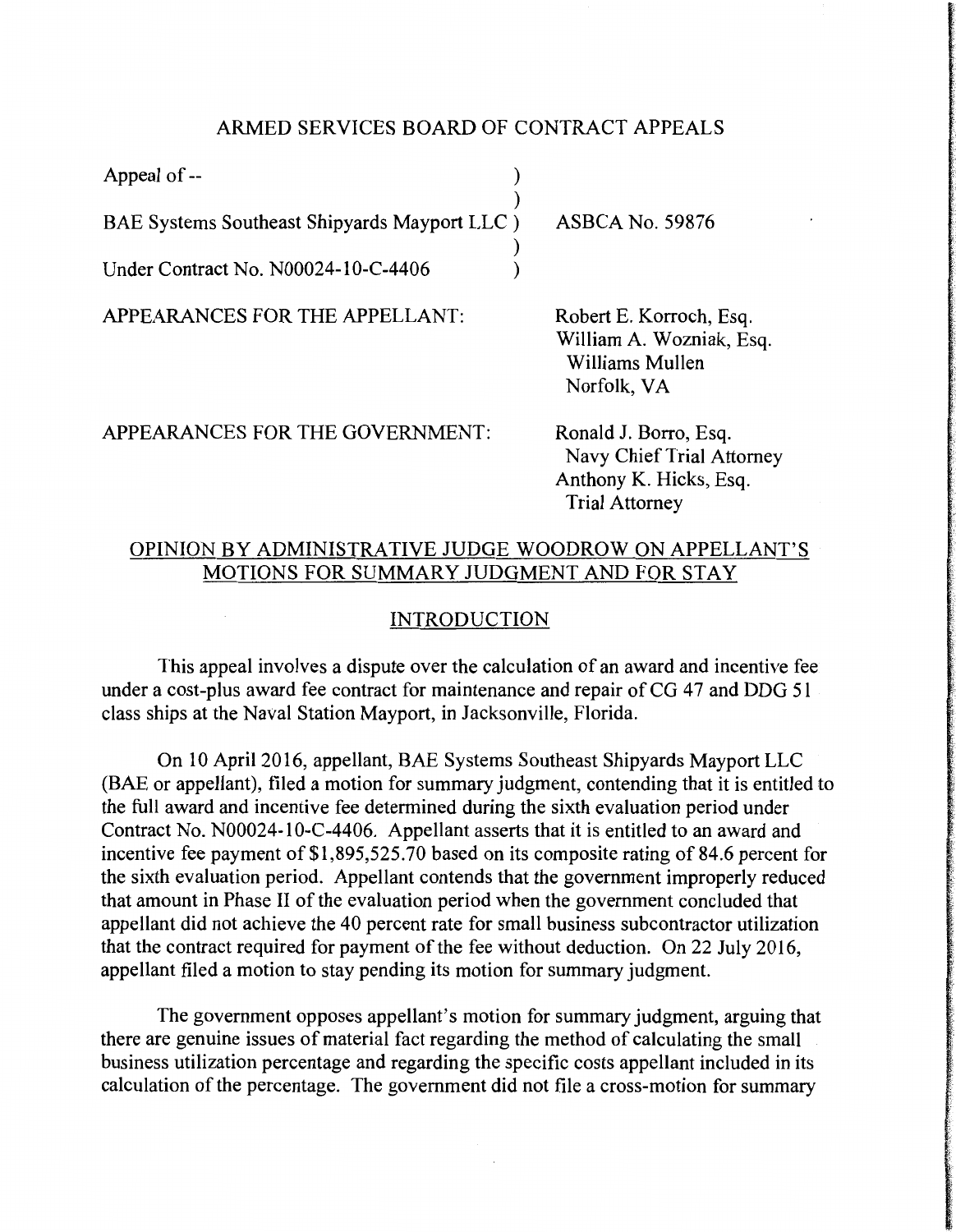judgment, but instead set forth its own competing statement of undisputed facts within its opposition brief. The government further opposes appellant's motion for stay.

We deny appellant's summary judgment motion as to the interpretation of the contract provision setting forth the small business utilization percentage and because genuine issues of material fact remain regarding the correct figures to be included in the calculation. We deny appellant's motion for a stay as moot.

### STATEMENT OF FACTS (SOF) FOR PURPOSES OF THE MOTIONS

1. The Department of the Navy, Southeast Regional Maintenance Center, Jacksonville, Florida (government), awarded Contract No. N00024-10-C-4406 to BAE on 13 September 2010 (R4, tab 10). The contract is a cost-plus-award-fee contract for maintenance and repair of CG 47 and DDG 51 class ships *(id. at 51)*.

2. The contract provides for the payment of an award fee and an incentive fee. The purpose of the award fee is to encourage and reward superior performance in the management and technical areas of the contract. The purpose of the incentive fee is to encourage and reward cost control and completion of work on or before negotiated milestone completion dates. (R4, tab 10 at 34, 41) The contract provides that the award and incentive fees are evaluated in two distinct phases for each fee evaluation period *(id.*  at 34).

3. In Phase I, award and incentive fees are determined (R4, tab 10 at 34), while in Phase II, the total award and incentive fee calculated in Phase I is adjusted based on the contractor's performance in subcontracting to small businesses *(id.* at 44-46). The contract states that the contractor must subcontract at least 40 percent of the direct costs of the contract to small business concerns during each fee evaluation period *(id.* at 51, 128-29).

4. The contract sets forth a formula by which the small business subcontracting percentage is calculated which is as follows:

> For the purposes of this contract, the small business subcontracting requirement is that the Prime Contractor subcontract to small businesses, either directly or indirectly, over the course of all scheduled availabilities and inter-availability work completed within an overall Fee Evaluation Period to the extent that subcontracting averages forty percent (40%) of direct costs related to production work for CLINs associated with scheduled availabilities and inter-availability work (i.e. Continuous Maintenance and Emergent Maintenance) completed within the evaluation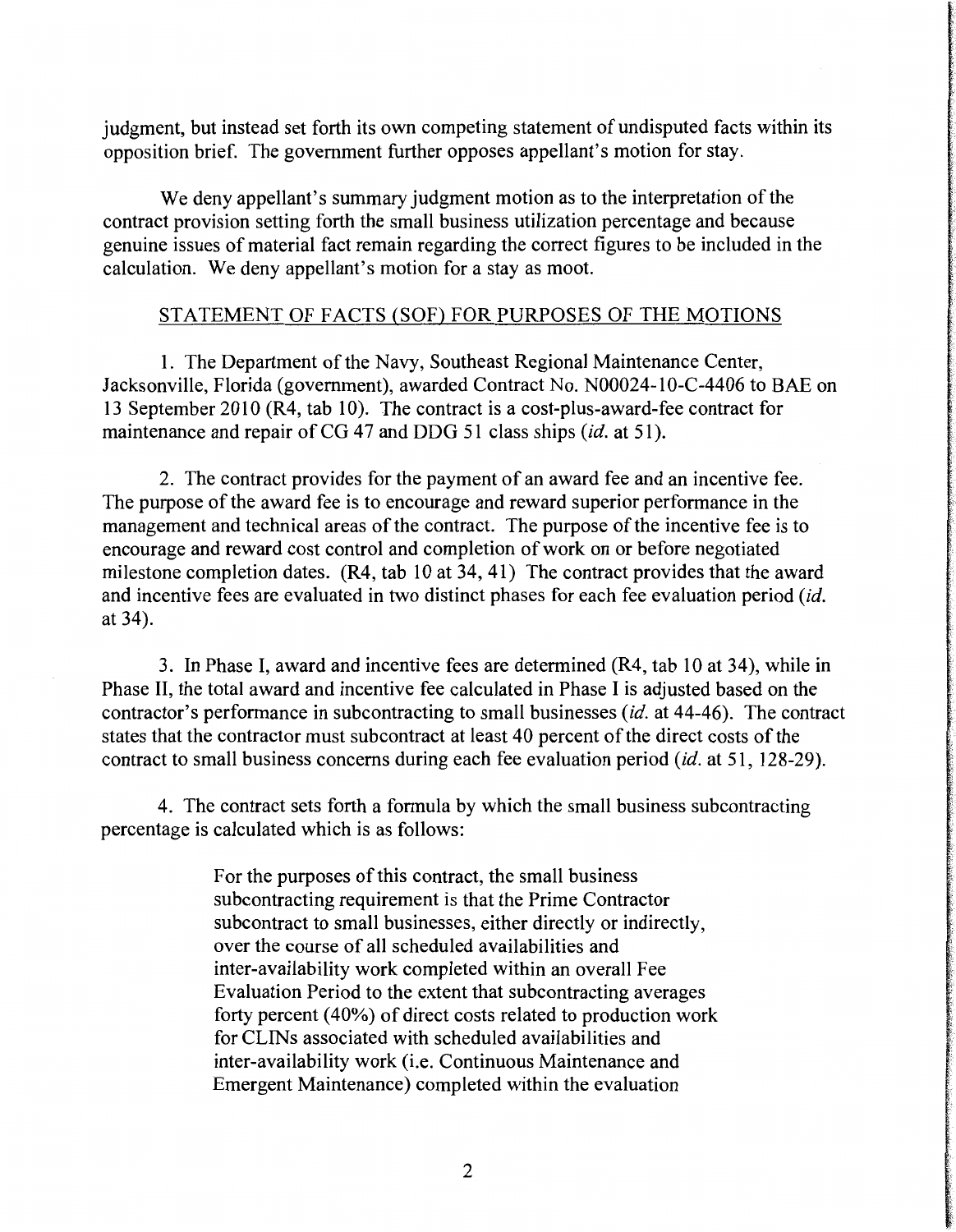period, minus the cost of any directed subcontracts and execution planning efforts, not including indirect cost.

(R4, tab 10 at 45) The contract provides that the 40 percent small business subcontracting requirement may be met at any subcontracting tier *(id.* at 128). If the contractor meets the 40 percent small business subcontracting requirement, the contractor receives 100 percent of the award and incentive fee determined in Phase I. If the contractor does not meet the 40 percent requirement, the contractor receives an adjusted percentage of the award and incentive fee determined in Phase I. *(Id.* at 46) The contract provides a table listing the percentage of Phase I award and incentive fee to be decremented based on the contractor's small business subcontracting percentage (id.).

5. When the solicitation was issued, Earl Industries, and the offeror, asked the government whether services performed by Atlantic Marine Florida, LLC (AMF)<sup>1</sup> could be excluded from the small business subcontracting requirement, on the grounds that AMF owned the only certified dry-docking facility at the Jacksonville shipyard (R4, tab 2, attach. 1 at 2; gov't opp'n, ex. 2). The government responded in Amendment No. 0001 to the solicitation, which states '"the reason for the amendment is to: (1) change the date for proposal submission, (2) add and update clauses, and (3) answer offeror questions." Question and answer 4 in Amendment No. 0001 states, in relevant part:

> Question 4 ... Given that Atlantic Marine Florida (AMF), a large business, possesses the only certified dry-docking facility in the port capable of dry-docking these vessels, does the government consider the dry-docking services to be provided by AMF to be a directed subcontractor and, therefore, excluded from the small business subcontracting requirement?

> Answer 4: Atlantic Marine Florida is not considered a directed subcontractor. However, offerors will be allowed to exclude the use of the AMF dry-docking facility from the 40% small business subcontracting requirement.

(R4, tab 2, attach. 1 at 2)

6. Award Fee Evaluation Period (AFEP) No. 6 considered appellant's performance during the period from 1 February 2013 through 31 July 2013 for all availabilities and from 1 April 2013 through 30 September 2013, for Inter-Availability Planning and Administration (R4, tab 20). On 29 October 2013, appellant submitted data

<sup>&</sup>lt;sup>1</sup> Later named BAE Systems Shipyard Jacksonville (BAE SSYJ).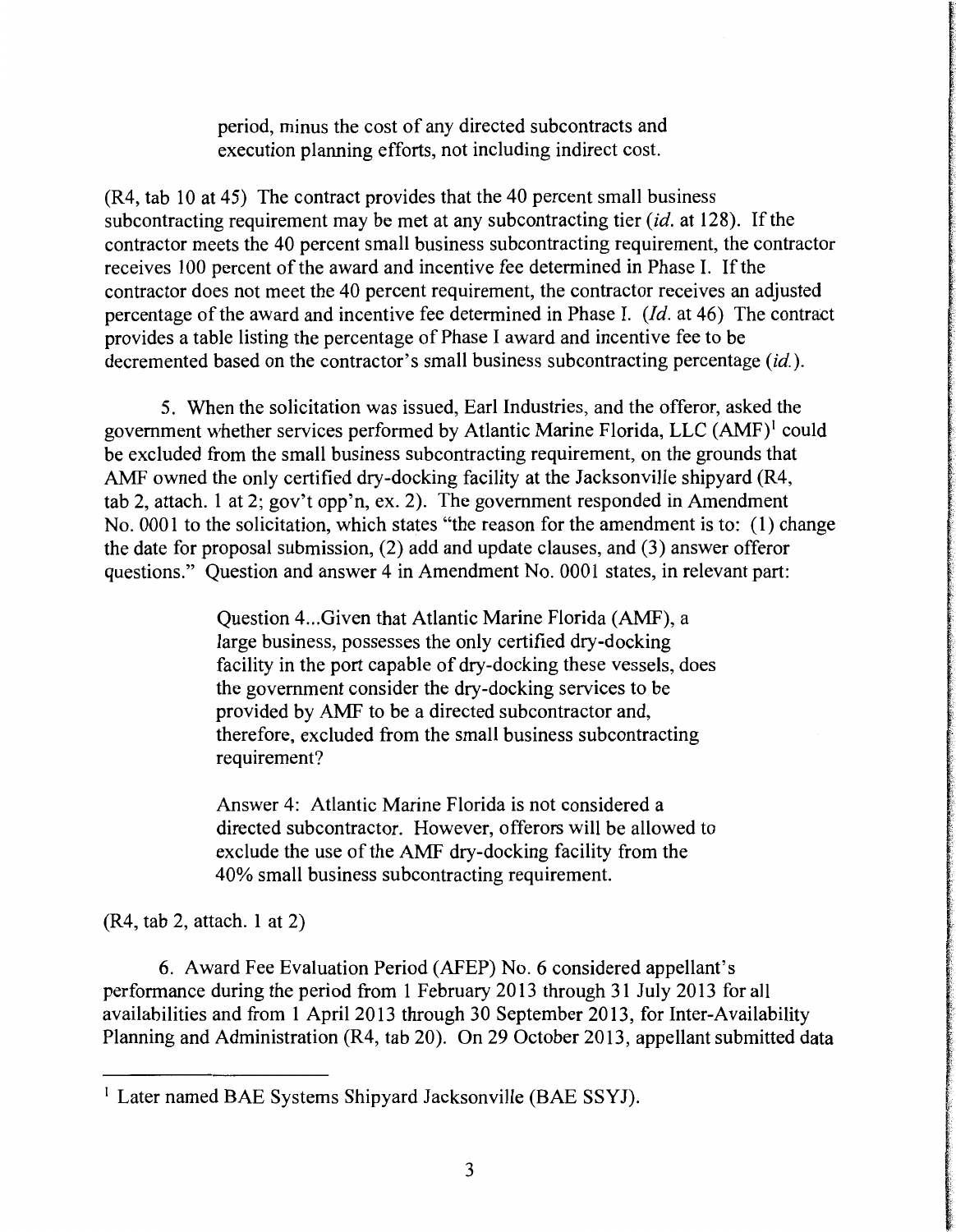for AFEP 6 reflecting a small business utilization rate of 40.32 percent (app. mot., ex. 2; app. supp. R4, tab 11 at 1). On 30 October 2013, the government advised appellant of errors in appellant's calculation (R4, tab 16 at 6; app. supp. R4, tab 11 at 2). Appellant admitted that its submission contained errors relating to the double-counting of certain costs (app. mot.  $\P$  31).

7. On 30 October 2013, appellant submitted a revised calculation. Appellant made two significant changes in its revised calculations, both relating to the costs associated with work on the USS San Jacinto (job number 7333045). First, it corrected double-counting errors in its original submission by reducing the small business cost from \$2,317,580 to \$1,184,726 (app. mot., exs. 2, 3). The \$1,132,854 reduction was for costs associated with work that appellant subcontracted to AMF (gov't mot., ex. 9). Second, appellant reduced the direct contract cost from \$3,906,131 to \$503, 151. The difference of \$3,402,980 also was for work appellant subcontracted to AMF. (App. supp. R4, tab 11 at 2).

8. In calculating the small business utilization for the USS *San Jacinto* job, appellant excluded the \$1,132,854 from the contract cost (the denominator in the formula) but left that amount in the small business cost (the numerator in the formula) (gov't mot., ex. 9). This adjustment resulted in a small business utilization percentage of 235.46 percent for the USS *San Jacinto* job *(id.).* After these adjustments, appellant calculated its composite small business utilization percentage for all of the jobs included in AFEP 6 to be 44.68 percent (app. mot., ex. 3; R4, tab 17 at 1). In contrast, the government calculated appellant's composite small business utilization percentage to be 25.96 percent (R4, tab 25, encl. 2).

9. On 14 August 2014, the government issued Modification No. A00162. The modification resulted in a reduction of appellant's total award and incentive fee in the amount of\$1,061,494. (R4, tab 26) On 18 November 2014, appellant submitted a certified claim for \$1,061,494 (R4, tab 29). On 18 December 2014, the contracting officer issued a final decision (COFD) denying the claim (R4, tab 30). This timely appeal followed on 10 March 2015.

#### DECISION

Summary judgment shall be granted if the movant shows there is no genuine dispute as to any material fact and the movant is entitled to judgment as a matter of law. *Avant Assessment, LLC, ASBCA No.* 58867, 15-1 BCA 136,067 at 176,129 (citing FED. R. CIV. P. 56(a)). To counter a motion for summary judgment, more than mere assertions are necessary. Conclusory assertions do not raise a genuine issue of fact. The nonmovant must submit, by affidavit or otherwise, specific evidence that could be offered at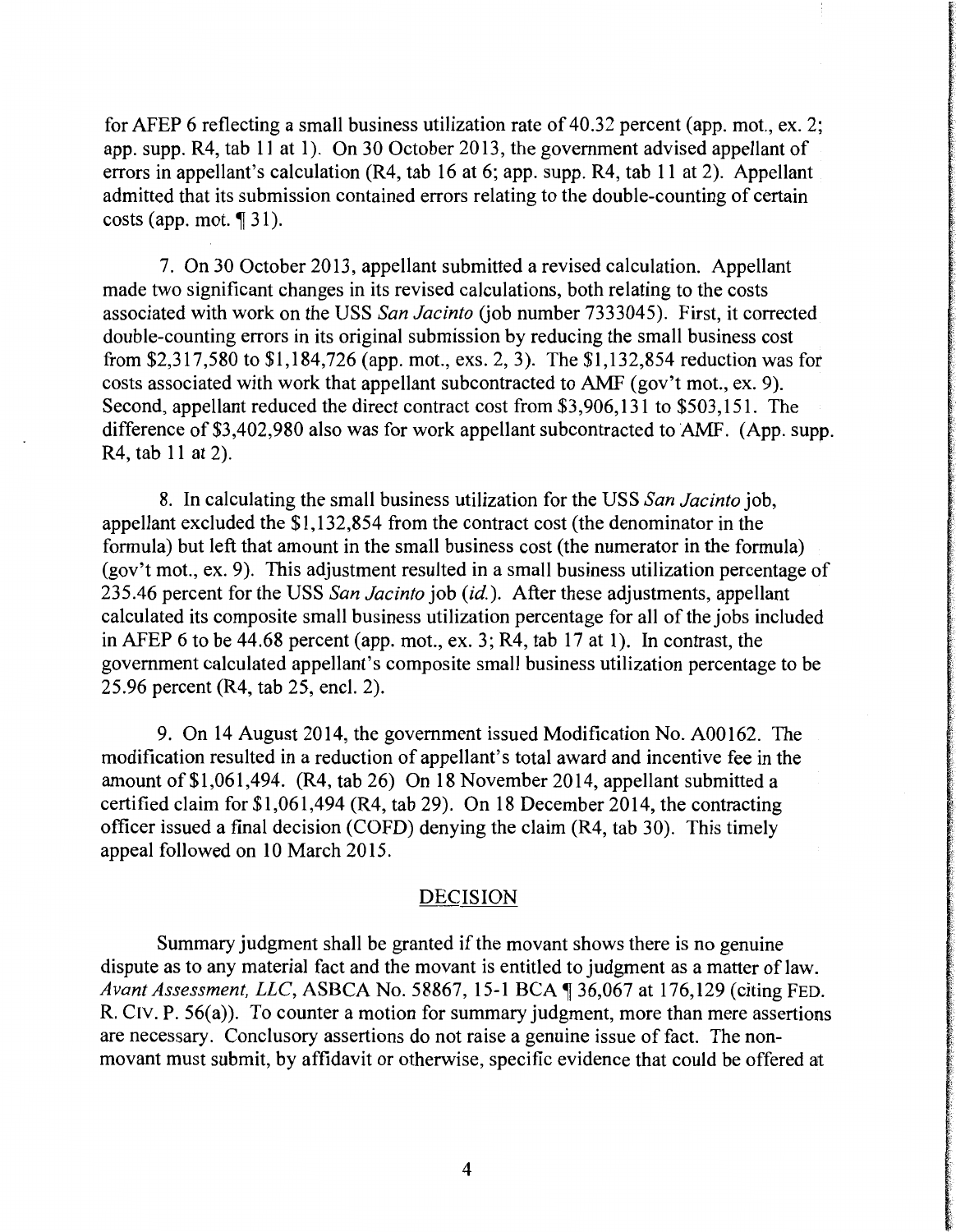trial. Failing to do so may result in the motion being granted. *Thorington Electrical and Construction Co., ASBCA No. 56895, 10-2 BCA*  $\sqrt{$  34,558 at 170,418.

Contract interpretation begins with the plain language of the contract's provisions. *LAI Services, Inc. v. Gates,* 573 F.3d 1306, 1314 (Fed. Cir. 2009). Contract language is clear and unambiguous when there is only one reasonable interpretation consistent with the plain meaning. *Id.* 

We repeat the formula by which the small business subcontracting percentage is calculated:

> For the purposes of this contract, the small business subcontracting requirement is that the Prime Contractor subcontract to small businesses, either directly or indirectly, over the course of all scheduled availabilities and inter-availability work completed within an overall Fee Evaluation Period to the extent that subcontracting averages forty percent (40%) of direct costs related to production work for CLINs associated with scheduled availabilities and inter-availability work (i.e. Continuous Maintenance and Emergent Maintenance) completed within the evaluation period, minus the cost of any directed subcontracts and execution planning efforts, not including indirect costs.

The contract further states the "forty percent (40%) subcontracting requirement may be met at any subcontracting tier." (SOF  $\P$  4)

While this provision is densely worded, it does contain the necessary elements to determine the numerator and denominator of the small business utilization percentage. The formula may be paraphrased as follows:

> Numerator = total dollars subcontracted to small businesses (including direct and indirect costs at all subcontracting tiers)

> Denominator = direct costs of all production work (including total dollars subcontracted to small business) minus the cost of any directed subcontracts and execution planning efforts

Because the numerator is a part of the denominator, the denominator necessarily includes all of the costs for the relevant contract line item numbers (CLINs), including the total dollars subcontracted to small businesses. In other words, the small business subcontracting costs are necessarily a subset of the total costs (i.e., the numerator is a subset of the denominator).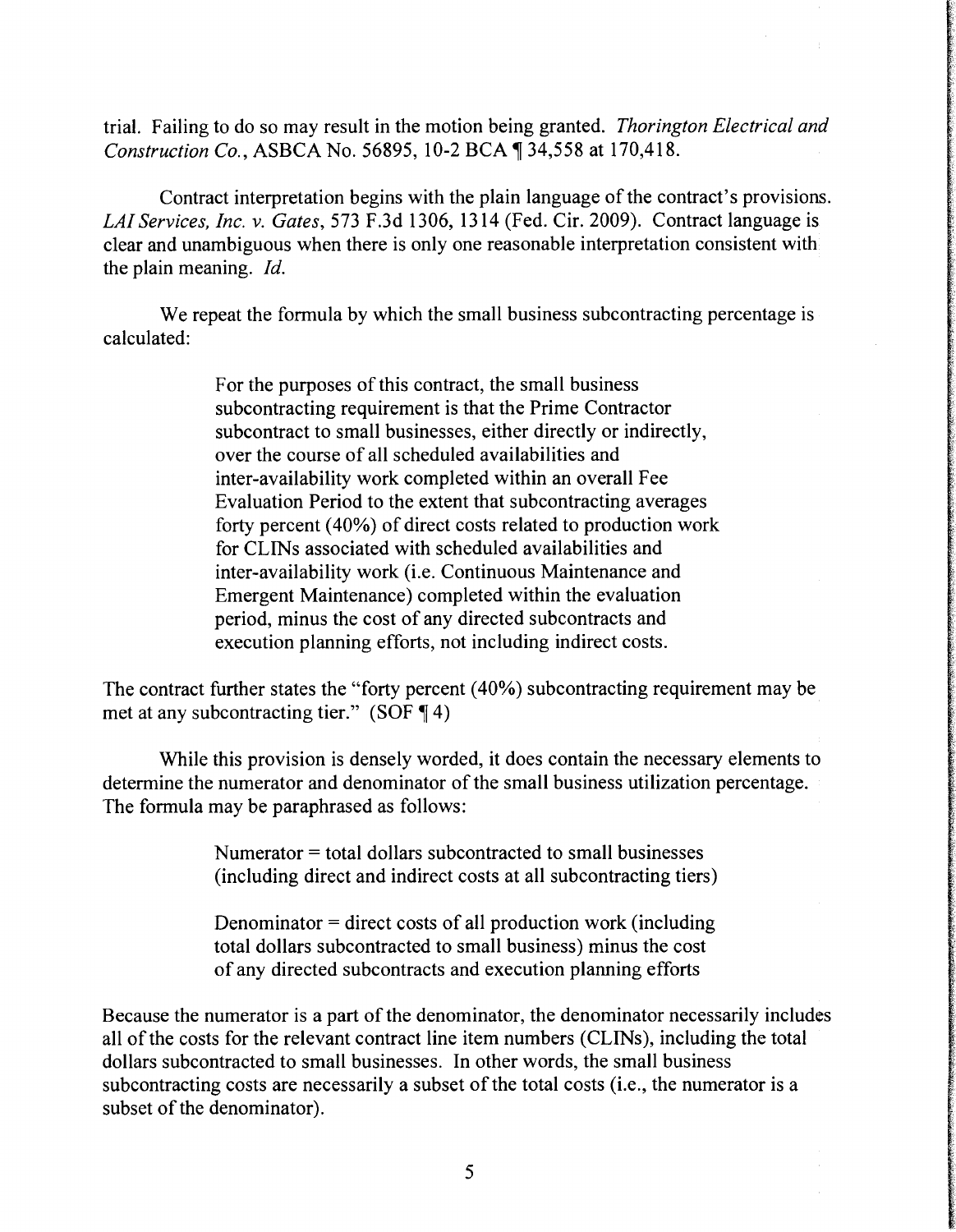We tum now to the question of whether appellant may exclude from the calculation the costs associated with the use of the AMF dry-docking facility. This question turns on whether the government's answer to Question 4 in Amendment No. 0001 to the solicitation is incorporated into the contract as a matter of law. We conclude that it is.

Solicitation Amendment No. 0001 states: "the reason for the amendment is to: ( 1) change the date for the proposal submission, (2) add and update clauses, and (3) answer offerors questions." The government's answer to Question 4 stated that: "offerors will be allowed to exclude the use of the AMF dry-docking facility from the 40% small business subcontracting requirement." (SOF  $\parallel$  5)

Appellant contends that Question 4 was made part of the solicitation by Amendment No. 0001, and that the solicitation was, in tum, incorporated into the contract by operation oflaw (app. mot. at 10-11). Appellant relies on FAR 15.204-1, which sets forth a list of the component parts that must be included in the contract when following the uniform contract format. Appellant also contends that it relied on Amendment No. 0001 when preparing its Small Business Subcontracting Plan and that the plan is incorporated into the contract by operation of FAR 52.219-9, Alt. II (app. mot. at 11).

In response, the government contends that the solicitation is not part of the contract. According to the government, FAR 15 .204-1 describes the component parts of the uniform contract format, but does not expressly provide for the incorporation of those parts into the final contract (gov't opp'n. at 17-18). The government also argues that, although appellant's Small Business Subcontracting Plan is incorporated into the contract, the Plan does not contain any specific reference to the exclusion of the use of the AMF dry-docking facility from the small business subcontracting requirement (gov't opp'n. at 19).

FAR 15 .204-1, Uniform Contract Format, sets forth a "uniform contract format" that facilitates preparation of solicitations and contracts. Pursuant to FAR 15 .204-1, contradting officers "shall prepare solicitations and resulting contracts using the uniform contract format." FAR 15.204-l(a). Accordingly, the following items all become part of a contract: ( 1) the schedule (including the solicitation and contract forms, supplies or services and price/costs statement of work, specifications, special requirements); (2) the contract clauses; and (3) the list of documents, exhibits and other attachments. FAR 15.204-1(b).

The contract in this appeal follows the uniform contract format and specifically includes the solicitation in Section A of Part I of the Schedule (R4, tab 10 at 1 ). Although FAR 15 .204-1 does not state expressly that amendments to the solicitation are incorporated into the contract by reference, it is reasonable to conclude that amendments to the solicitation are included along with the solicitation. Moreover, the contract states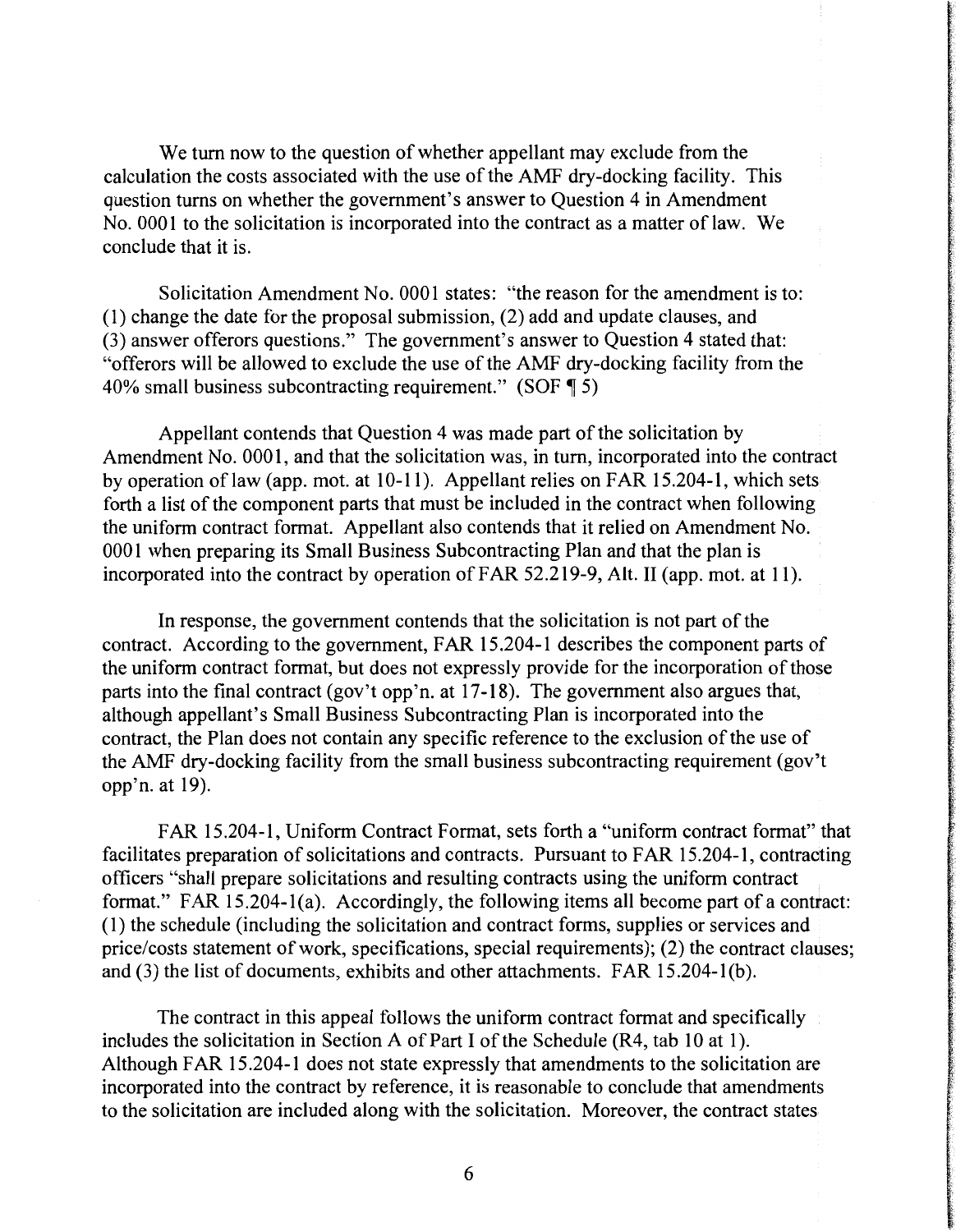that the contractor shall perform the contract in accordance with its proposal submitted in response to Solicitation No. N00024-09-R-4412, providing further evidence that the solicitation is incorporated into the contract (R4, tab 10 at 87).

This appeal is not like *Enterprise Information Services, Inc. v. Dep 't of Homeland Security, CBCA No.* 4671, 15-1 BCA <sup>1</sup> 36,010, in which the Civilian Board of Contract Appeals (CBCA) concluded that an information technology support contract expressly incorporated only select portions of the solicitation and did not include questions and answers set forth in the solicitation. *Id.* at 175,884. Here, in contrast, the contract expressly includes the entire solicitation in Part A of the contract (R4, tab 10 at 1). Moreover, CBCA's conclusion was dicta, because it held that the result would be the same even considering the solicitation and its amendments to be within the contract. *Id.* 

We conclude that it was reasonable for appellant to consider the solicitation  $-$  as amended – would be part of the contract and that the government would follow its answer concerning the calculation of the 40 percent small business subcontracting requirement.

The government also challenges whether two statements from appellant's proposed Small Business Subcontracting Plan (R4, tab 19-2 at 1, 2) that referenced Amendment No. 0001 are incorporated into the contract (gov't opp'n at 18). Appellant contends that these statements demonstrate its reliance on Amendment No. 0001 (app. mot. at 11). We do not reach this issue, however, because we have determined that Amendment No. 0001 to the solicitation is a part of the contract as a matter of law.

The government further argues that there is a genuine issue of material fact regarding the interpretation of an email from the contracting officer, Jose Marin, concerning whether the government consented to appellant's interpretation of the contract when it approved appellant's calculation of the small business utilization factor for AFEP 5 (gov't opp'n at 24-25). This dispute concerns the interpretation of Mr. Marin's email, not the fact that the email was sent, the facts surrounding the email, or the content of the email. Moreover, the interpretation of Mr. Marin's email concerns a prior evaluation period to the period at issue in this case. While extrinsic evidence of the parties' contemporaneous contract interpretation may be relevant in some circumstances, it is not necessary to consider in this case, because the plain language of the contract is unambiguous. *Coast Federal Bank, FSB v. United States,* 323 F.3d 1035, 1040 (Fed. Cir. 2003); *Certified Construction Company of Kentucky, LLC,* ASBCA No. 58782, 15-1 BCA ¶ 36,068 at 176,133.

In this case, the formula for calculating the small business utilization percentage must be considered together with the statements in solicitation Amendment No. 0001. Indeed, it is a core principle of contract interpretation that contract terms are interpreted and read as a whole, giving reasonable meaning to all of the contract's parts, and without leaving "a portion of the contract useless, inexplicable, void, or superfluous." *NVT*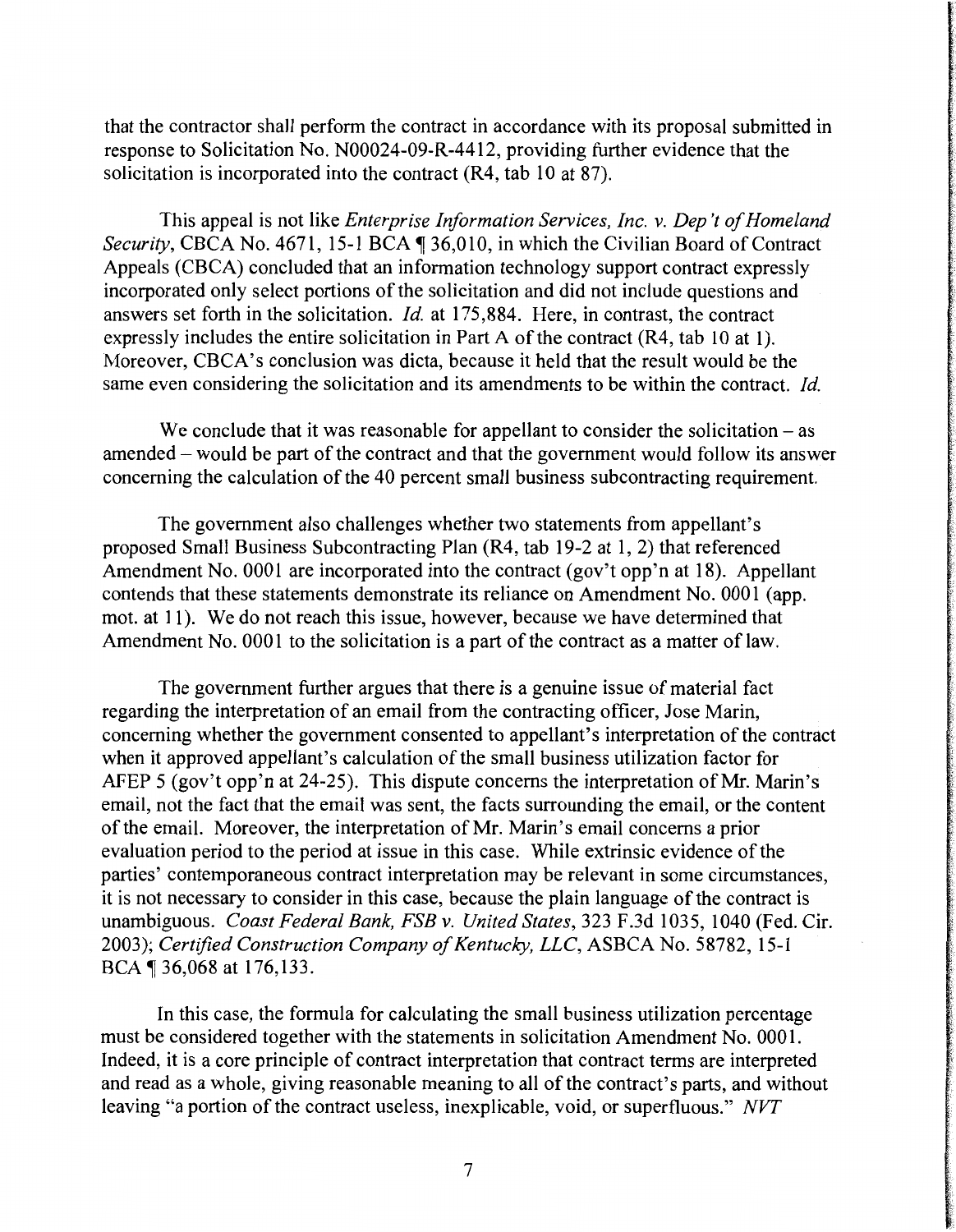*Technologies, Inc. v. United States,* 370 F.3d 1153, 1159 (Fed. Cir. 2004); *Columbia State Bank (formerly Appeal of Castle-Rose, Inc.),* ASBCA No. 59531, 16-1 BCA <sup>~</sup>36,399 at 177,454. Therefore, we conclude that the costs paid to AMF for the use of the dry-dock facility may be excluded from the small business calculation.

Finally, we agree with the government that the language of Amendment No. 0001 is permissive (gov't opp'n at  $20-21$ ). The words "allowed to exclude" logically imply that the contractor may choose whether to include or exclude the costs associated with the use of the dry-dock facility from the small business utilization calculation.

## THE SMALL BUSINESS UTILIZATION CALCULATION FOR AFEP 6

In its brief and in its answer to the complaint, the government makes two challenges to appellant's calculation of the small business utilization percentage. First, the government contends that appellant should have subtracted the AMF costs from both the numerator and denominator of the fraction (gov't opp'n at 21). Similarly, in its answer, the government argues that, if appellant is permitted to subtract the AMF costs from the contract cost in the denominator, it also must exclude from the numerator the corresponding costs of second-tier small business subcontractors who performed work for AMF (answer  $\P$  41). The government also makes this argument in the COFD, where it states that the subcontracting dollars in the numerator must have a "direct correlation and be attributed to the 'direct costs related to production work"' as contained within the denominator (R4, tab 30 at 5).

We agree. There is support for this notion in the government's answer to Question 4, which states that "offerors will be allowed to exclude the use of the AMF dry-docking facility from the 40% small business subcontracting requirement." Excluding the AMF costs from the "requirement" implies that the costs should be excluded from the entire calculation, not just from the denominator of the fraction. While it is true that the contract provides that the "forty percent (40%) subcontracting requirement may be met at any subcontracting tier" (R4, tab 10 at 128), it also is true that for a percentage to be accurate, both the numerator and denominator must include the same categories of costs. In a percentage, the numerator is a subset or portion *of* the denominator, meaning that it (numerator) represents a part of a whole. The numerator represents how many parts of the whole are being considered, while the denominator represents the total number of parts within the whole. It also means that the numerator cannot be greater than the denominator. *See* "Percentage," Merriam-Webster.com, n.d. Web 20 December 2016 (defining "percentage" as a part of a whole expressed in hundredths).

In this situation, if appellant elects to exclude the costs associated with the use of the AMF dry-dock facility, it must exclude them from the whole, including costs associated with second-tier small business subcontractors who performed work for AMF.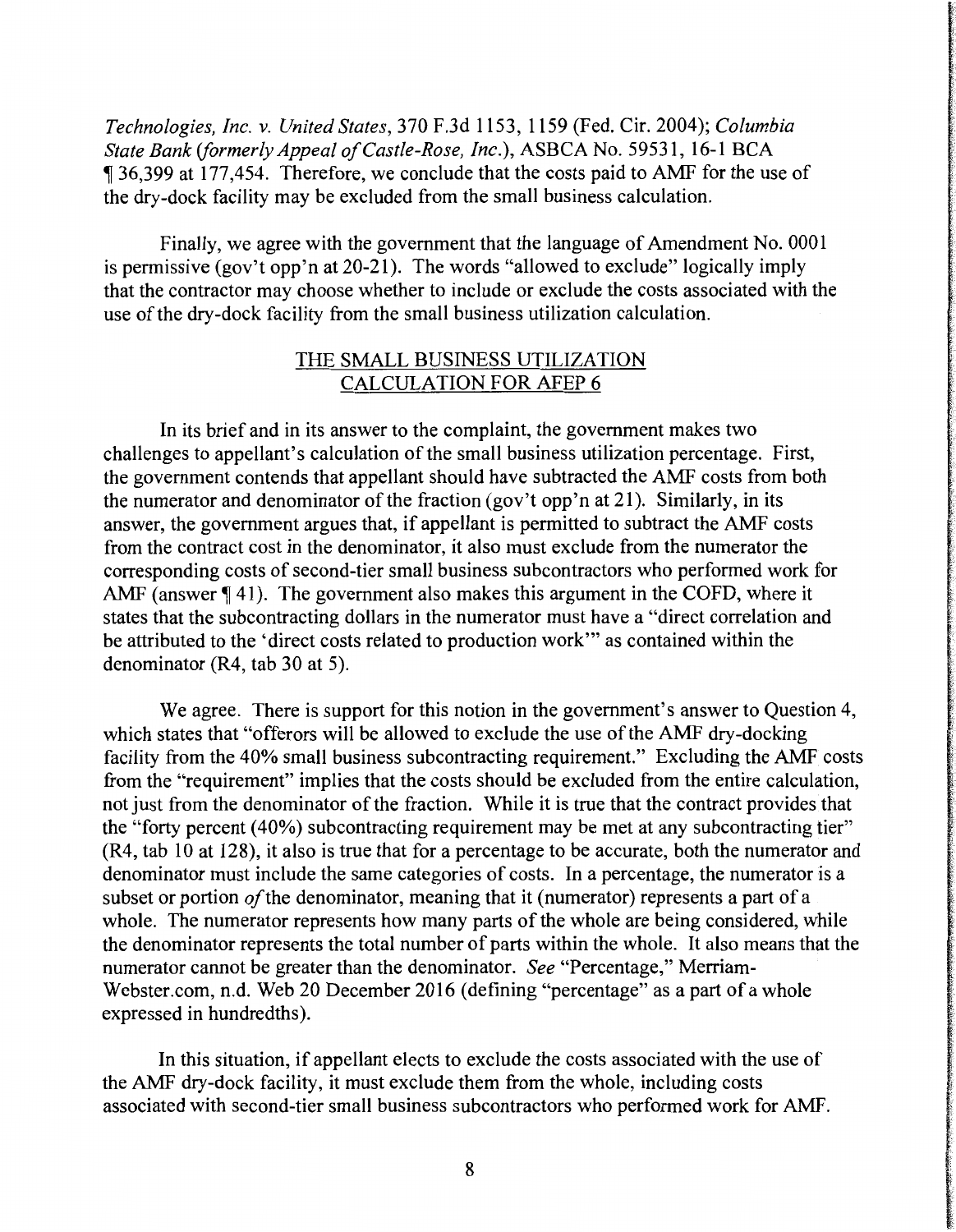In other words, the costs for the use of the AMF dry-dock facility must be excluded from both the numerator and the denominator of the small business utilization fraction.<sup>2</sup> Appellant's calculations for job no. 7333045 (for work on the USS *San Jacinto)* result in a small business utilization percentage of 235 percent (SOF  $\parallel$  8), a result which defies logic. A basic tenet of contract interpretation is that "[w]e must interpret the contract in a manner that gives meaning to all of its provisions and makes sense." *Shell Oil Co. v. United States,* 751F.3d1282, 1293 (Fed. Cir. 2014); *ITT Defense Communications Division, ASBCA No.* 44791, 98-1 BCA ¶ 29,590 at 146,703 (contract should be construed to avoid absurd results).

Second, the government contends that appellant subtracted the wrong amount of the AMF costs. According to the government, appellant should have subtracted only the amount pertaining to the "use of [the AMF] dry-dock facility," not the entire amount of the AMF subcontract (gov't opp'n at 21). However, the government does not supply a different amount or question any of the particular invoices relied on by the appellant as support for its figure (app. supp. R4, tab 6 (AFEP 6 Spreadsheet)). Moreover, in the COFD, the government states that it is *not* requiring appellant to separate out the costs associated with the "use of the dry-dock facility," at least with respect to evaluation period six (R4, tab 30 at 1). The government makes no attempt to explain this apparent contradiction between the government's brief and the COFD.

While the Rule 4 file contains a spreadsheet with cost data for evaluation period six (R4, tab 37 (AFEP 6 Spreadsheet)), we are unable to ascertain the precise amount paid to AMF for the use of the AMF dry-dock facility that is pertinent to the small business calculation. Although it appears that appellant excluded \$1, 132,853 in costs paid to AMF from the denominator while failing to exclude the same amount from the numerator of the small business utilization fraction, we are unable to determine whether this amount is correct. In addition, on the record before us, we are unable to ascertain the effect of including the dry-dock costs paid to AMF in the equation, if appellant were to elect to do so. Therefore, because we cannot determine from the record before us the specific costs to include in the calculation of small business utilization percentage, and because appellant possesses the discretion whether to include the AMF dry-dock costs in its calculation, summary judgment is precluded.

<sup>&</sup>lt;sup>2</sup> In the alternative, if appellant believes that including the costs paid to AMF for the use of the dry-dock facility would result in a more favorable small business percentage, it may do so by including all of the AMF direct costs in the denominator and the costs of the second-tier small business subcontractors who performed work for AMF in the numerator.